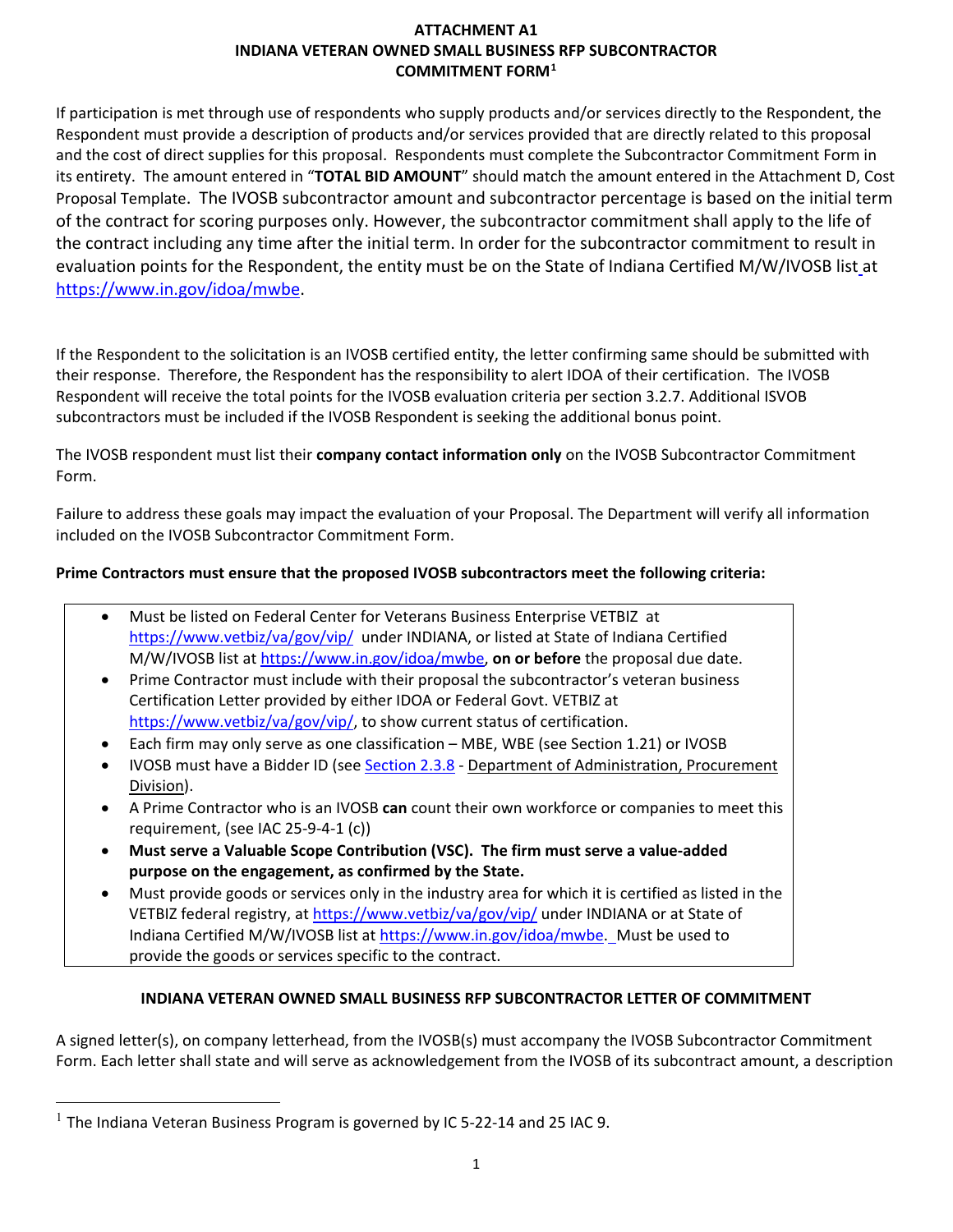of products and/or services to be provided on this project, and approximate date the subcontractor will perform work on this contract. For scoring purposes only, the IVOSB subcontractor amount and subcontractor percentage is based on the initial term of the contract. However, the subcontractor commitment shall apply to the life of the contract including any time after the initial term.

The State may deny evaluation points if the letter(s) is/are not attached, not on company letterhead, not signed and/or does not reference and match the subcontract amount, subcontract amount as a percentage of the "**TOTAL BID AMOUNT"** and the anticipated period that the Subcontractor will perform work for this solicitation.

By submission of the Proposal, the Respondent acknowledges and agrees to be bound by the rules and requirements of the State's IVOSB Program. Questions involving the regulations governing the IVOSB Subcontractor Commitment Form should be directed to: Division of Supplier Diversity at [indianaveteranspreference@idoa.in.gov,](mailto:indianaveteranspreference@idoa.in.gov) (317) 232-3061 or the Supplier Diversity website at [https://www.in.gov/idoa/mwbe.](https://www.in.gov/idoa/mwbe)

## **STATE OF INDIANA IVOSB SUBCONTRACTOR COMMITMENT FORM**

#### **RFP#: 22-70307**

#### **DUE DATE: February 2, 2022**

#### **TOTAL BID AMOUNT:**

| <b>Company Name:</b>                                                        | <b>Contact Person:</b>                                                                                    |  |  |
|-----------------------------------------------------------------------------|-----------------------------------------------------------------------------------------------------------|--|--|
| <b>Address:</b>                                                             | E-mail:                                                                                                   |  |  |
|                                                                             | <b>Fax Number:</b><br><b>Telephone Number:</b>                                                            |  |  |
| <b>Sub-Contract Amount:</b>                                                 | Describe service/product to be provided and how this is<br>a Valuable Scope Contribution of the Contract: |  |  |
| <b>Sub-Contract Percentage of Total Bid:</b>                                |                                                                                                           |  |  |
|                                                                             |                                                                                                           |  |  |
| Provide approximate dates when Sub-Contractor will perform on this project: |                                                                                                           |  |  |

| E-mail:                                                                                                   |                    |  |
|-----------------------------------------------------------------------------------------------------------|--------------------|--|
| <b>Telephone Number:</b>                                                                                  | <b>Fax Number:</b> |  |
| Describe service/product to be provided and how this is<br>a Valuable Scope Contribution of the Contract: |                    |  |
|                                                                                                           |                    |  |
| Provide approximate dates when Sub-Contractor will perform on this project:                               |                    |  |
|                                                                                                           |                    |  |